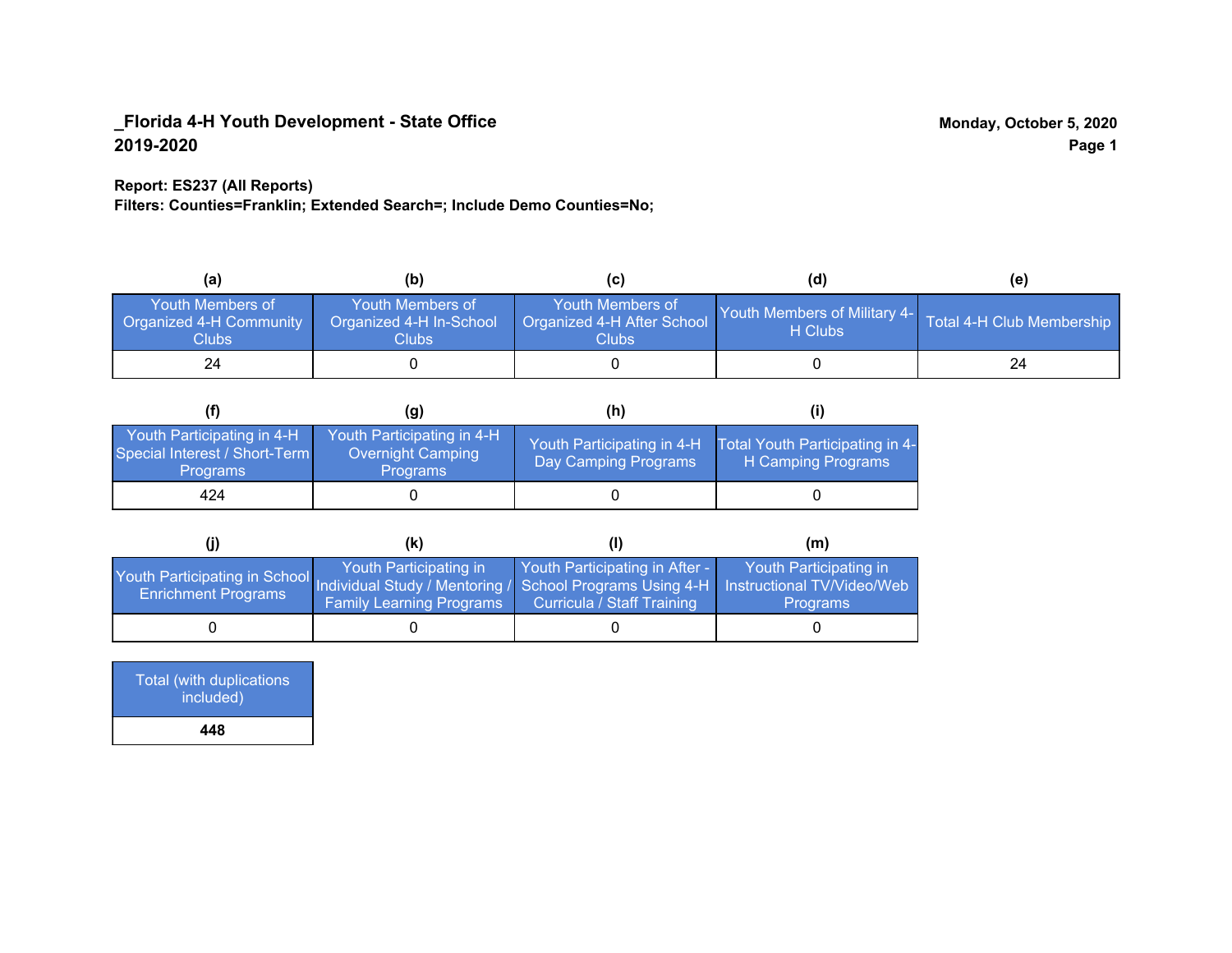**Report: ES237 (All Reports)**

**Filters: Counties=Franklin; Extended Search=; Include Demo Counties=No;**

# **School Grade (duplications eliminated)**

| Kinder 1st | l 2nd ' | 3rd | $-4th$ | 5th | 6th | 7th |  |   |  | 8th 9th 10th 11th 12th Post HS Not in School Special | N Total |
|------------|---------|-----|--------|-----|-----|-----|--|---|--|------------------------------------------------------|---------|
|            |         |     | 216    | 114 | 100 |     |  | - |  |                                                      |         |

# **Gender of 4-H Youth Participants (duplications eliminated)**

| Male | Female | Total |
|------|--------|-------|
| 204  | 239    | 443   |

# **Place of Residence of 4-H Youth Participants (duplications eliminated)**

| l Farm | Towns of under 10,000 and<br>rural non-farm | Towns and cities (10,000-<br>50,000), and their suburbs | Suburbs of cities of over<br>50,000 | Central cities of over 50,000 | Total |
|--------|---------------------------------------------|---------------------------------------------------------|-------------------------------------|-------------------------------|-------|
|        | 443                                         |                                                         |                                     |                               | 443   |

# **Total 4-H Youth Participants (duplications eliminated)**

**Total** 

**<sup>443</sup> Note: The four totals on this page should all match.**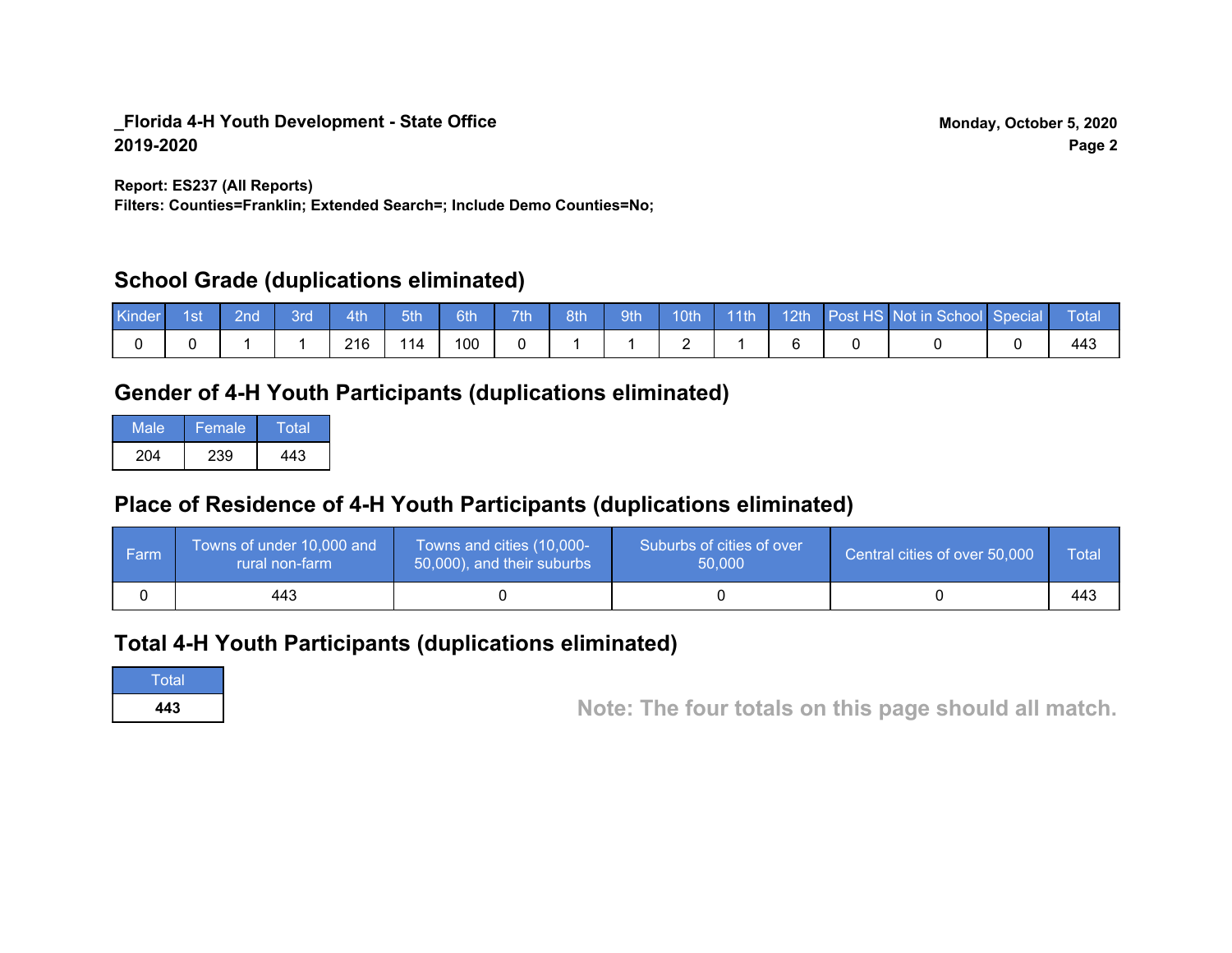#### **Report: ES237 (All Reports)**

**Filters: Counties=Franklin; Extended Search=; Include Demo Counties=No;**

| <b>ETHNICITY</b>       | <b>TOTAL YOUTH</b> |
|------------------------|--------------------|
| Hispanic or Latino     | 35                 |
| Not Hispanic or Latino | 408                |

Directions: Type in the appropriate numbers for your project. Ethnicity is separate from race. YOu should indicate an ethnicity category for each participant and all racial categories that apply to each participant (i.e. a participant of more than one race would be recorded in each applicable racial category). Ideally, your total participants should equal the total of numbers in your ethicity section. Totals of racial categories will be equal to or greater than your total participants if they all report racial information.

4-H Youth Participants: Any youth taking part in programs provided as a result of action by extension personnel (professional. Paraprofessional. And volunteer). This includes youth participation in programs conducted through 1862, 1890, and 1994 land-grant universities, EFNEP, urban gardening, and other programs that may not actually use the 4-H name and emblem with participants.

| <b>RACE</b>                               | <b>TOTAL YOUTH</b> |
|-------------------------------------------|--------------------|
| American Indian or Alaskan Native         | 4                  |
| Asian                                     | 1                  |
| <b>Black or African American</b>          | 42                 |
| Native Hawaiian or other Pacific Islander | 0                  |
| White                                     | 382                |
| Youth Indicating More Than One Race       | 14                 |
| <b>Undetermined</b>                       | 0                  |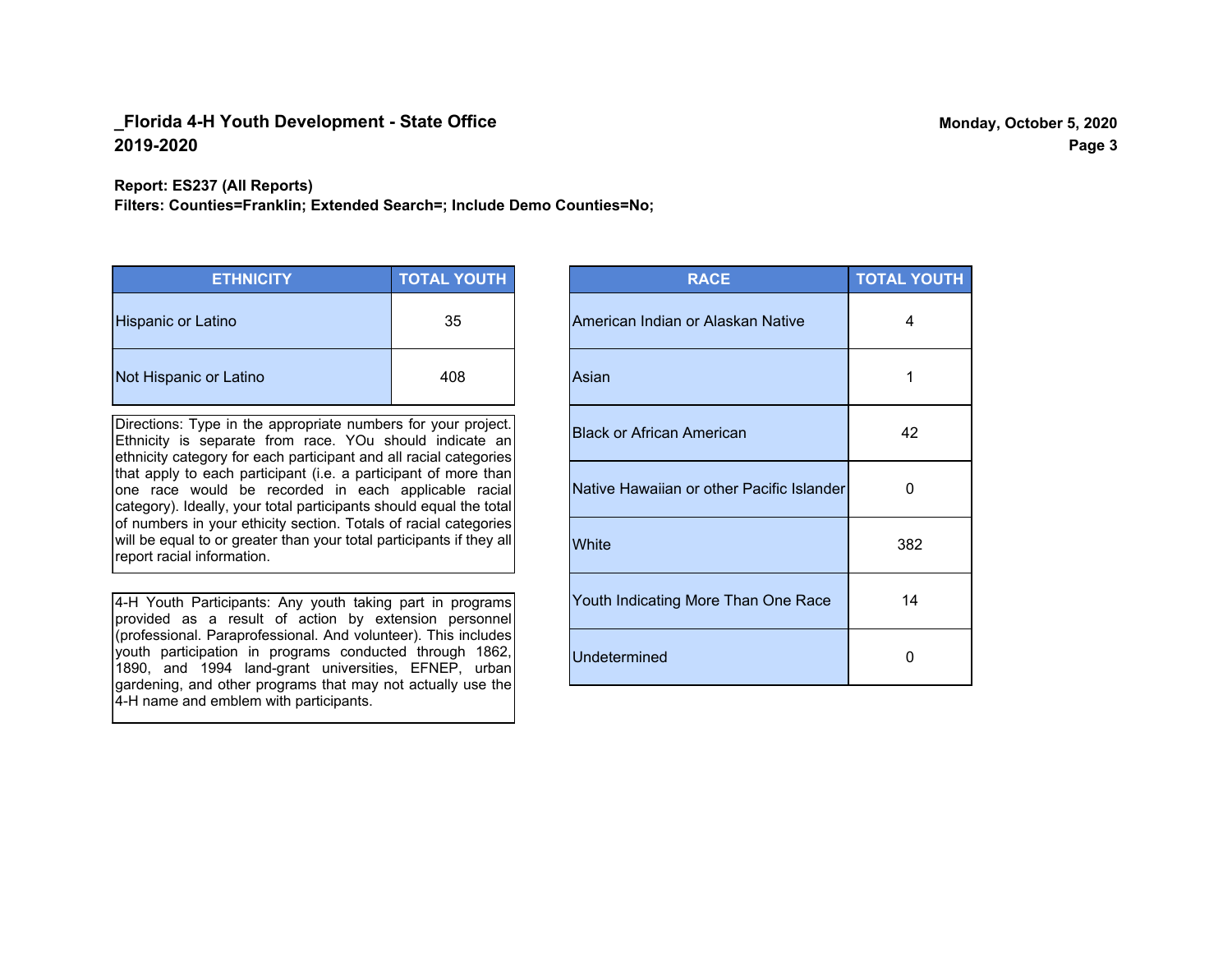**Report: ES237 (All Reports)**

**Filters: Counties=Franklin; Extended Search=; Include Demo Counties=No;**

| Total Number of<br><b>Adult Volunteers</b> | <b>Total Number of</b><br><b>Youth Volunteers</b> | Total |
|--------------------------------------------|---------------------------------------------------|-------|
| 51                                         |                                                   |       |

Adult Volunteer: Unpaid support for the 4-H program by an individual beyond high school age.

Youth Volunteer: Unpaid support for the 4-H program by a person who has not yet graduated from high school.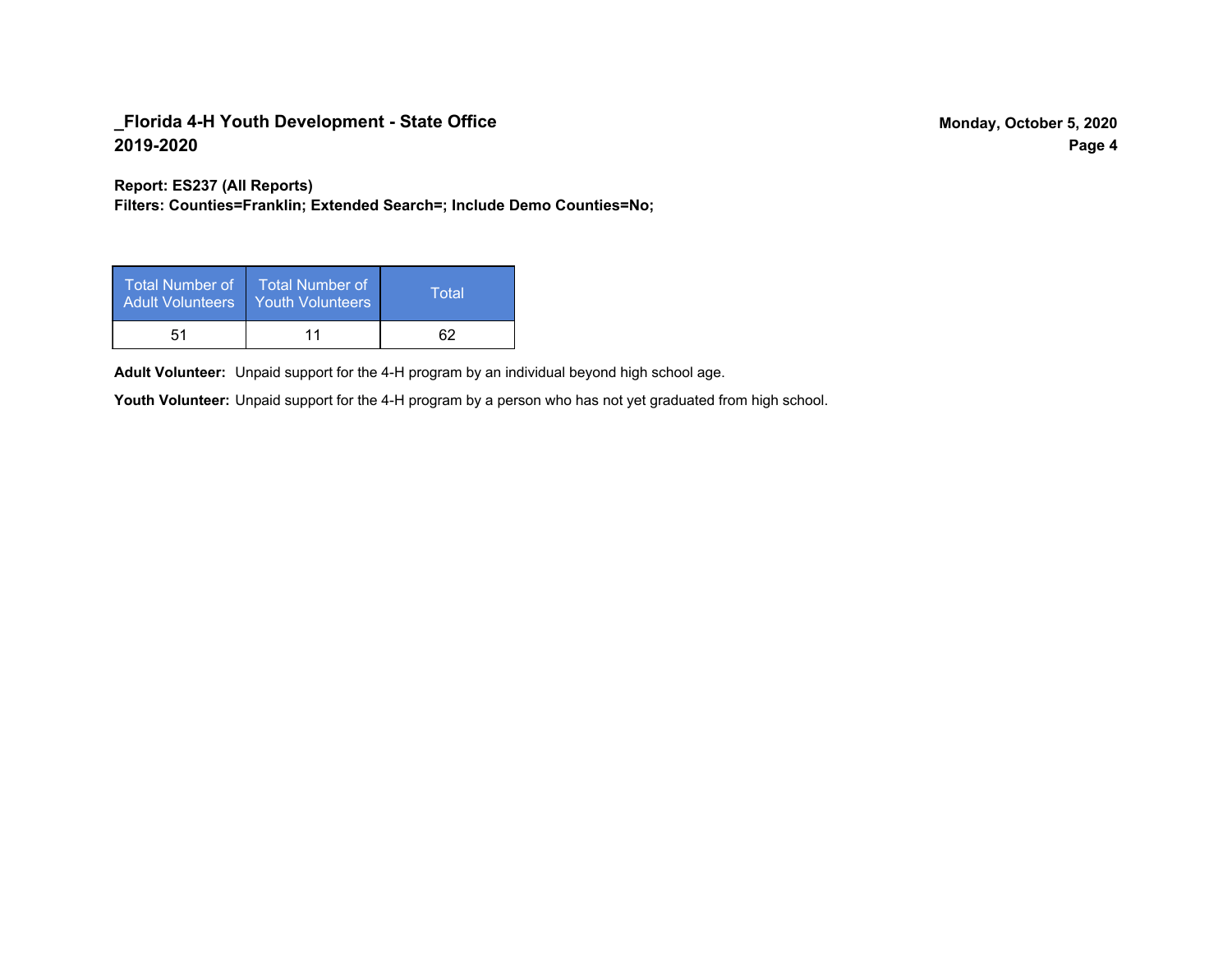101

## **Filters: Counties=Franklin; Extended Search=; Include Demo Counties=No; Report: ES237 (All Reports)**

|  |  |  | Ag in the Classroom |
|--|--|--|---------------------|
|--|--|--|---------------------|

| : Agriculture Awareness                   |     |
|-------------------------------------------|-----|
| School Enrichment - Agriculture Awareness | 101 |
| School Enrichment - Pizza Garden          |     |

#### **Animals**

| (4-H Cloverbuds- ANIMALS & PETS)-retired project | $\pmb{0}$      |
|--------------------------------------------------|----------------|
| (CAGED BIRDS) Retired Project                    | 0              |
| (GOATS) Retired Project                          | 0              |
| (GOATS-Pygmy) Retired Project                    | 0              |
| (HORSE-Advanced Horsemanship) Retired Project    | 0              |
| (HORSE - Horsemanship Science) Retired Project   | 0              |
| (LLAMAS AND ALPACAS)-retired project             | 0              |
| (POCKET PETS) Retired Project                    | 0              |
| <b>ANIMAL SCIENCES</b>                           | 0              |
| <b>BEEF</b>                                      | 1              |
| <b>CATS</b>                                      | 0              |
| <b>DAIRY CATTLE</b>                              | 0              |
| <b>DOGS</b>                                      | 1              |
| GOATS (Dairy)                                    | 0              |
| GOATS (Meat)                                     | 0              |
| <b>HORSE</b>                                     | $\overline{2}$ |
| HORSE (Horseless Horse)                          | 0              |
| <b>PETS</b>                                      | 0              |
| <b>POULTRY</b>                                   | 1              |
| <b>RABBITS</b>                                   | 0              |
| <b>SHEEP</b>                                     | 0              |
| <b>SWINE</b>                                     | 0              |
|                                                  | 5              |

#### **Biological Sciences**

| (4-H Cloverbuds-SCIENCE & TECHNOLOGY) Retired Project | $\Omega$ |
|-------------------------------------------------------|----------|
| (Marine/Aquatic-AQUARIUMS) Retired Project            | $\Omega$ |
| (Marine/Aquatic-WETLANDS) Retired Project             | $\Omega$ |
| (Sciences-WINGS) Retired Project                      | $\Omega$ |
| (Wildlife - Bats) Retired Project                     | $\Omega$ |
| (Wildlife - Butterflies- WINGS) Retired Project       | $\Omega$ |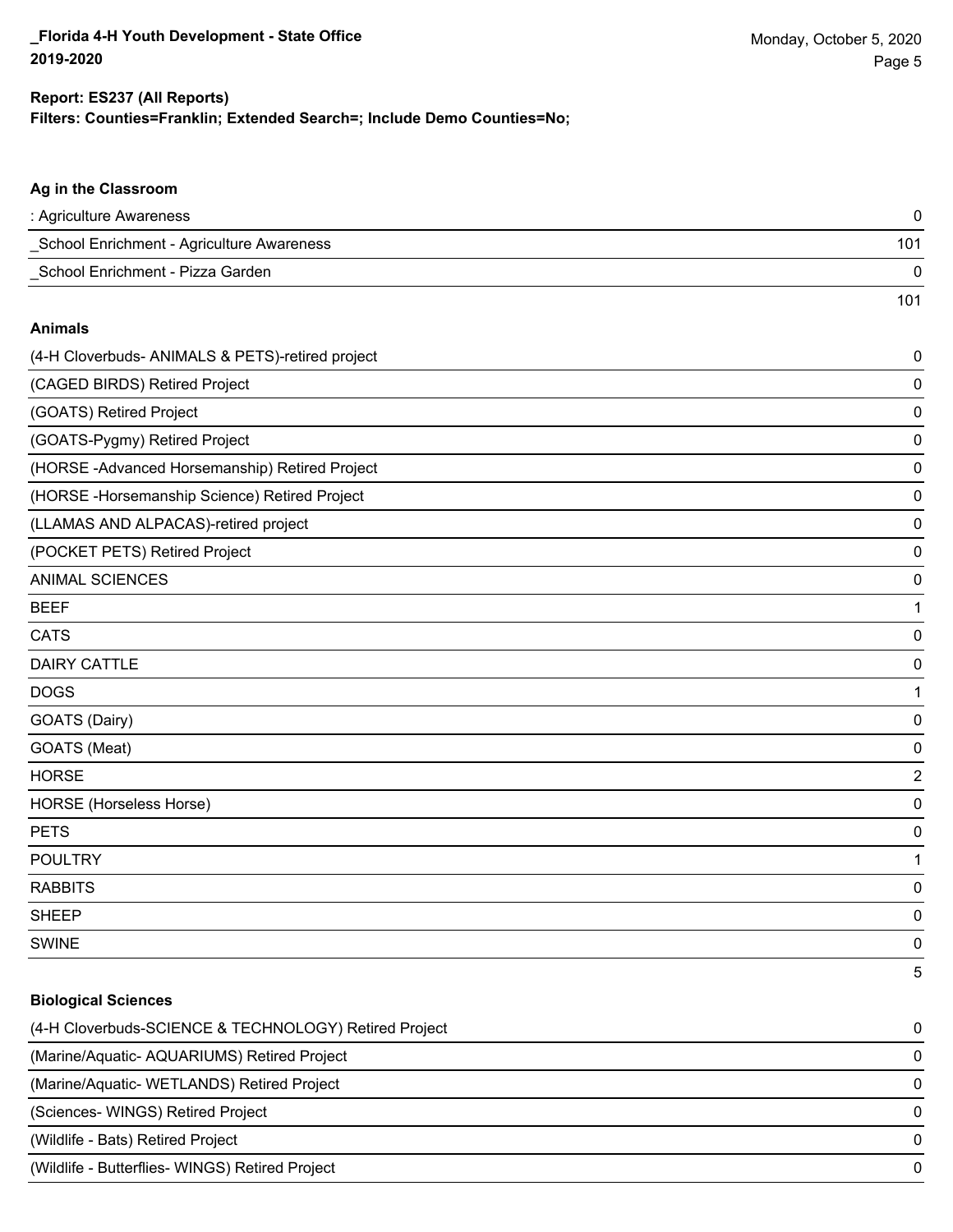**Filters: Counties=Franklin; Extended Search=; Include Demo Counties=No;**

| (Wildlife- BLUEBIRDS) Retired Project                     | 0            |
|-----------------------------------------------------------|--------------|
| : ABCs of ENTOMOLOGY                                      | 0            |
| : Entomology-Apiary/Beekeeping                            | 0            |
| : Meat Sciences                                           | 0            |
| : Natural Sciences                                        | 0            |
| School Enrichment - Embryology                            | 0            |
| <b>School Enrichment- Natural Sciences</b>                | 0            |
| INSECTS (ENTOMOLOGY)                                      | 0            |
| MARINE SCIENCE AND AQUATIC SCIENCES                       | 0            |
| <b>SCIENCE DISCOVERY</b>                                  | 1            |
| <b>VETERINARY SCIENCE</b>                                 | 0            |
|                                                           | 1            |
| <b>Civic Engagement</b>                                   |              |
| (4-H Cloverbuds- CITIZENSHIP)-retired project             | 0            |
| (Citizenship-INTERGENERATIONAL) Retired Project           | 0            |
| <b>CITIZENSHIP</b>                                        | 0            |
| CITIZENSHIP-COMMUNITY SERVICE                             | 1            |
| CULTURAL AND GLOBAL EDUCATION                             | 0            |
|                                                           | $\mathbf{1}$ |
| <b>Communications and Expressive Arts</b>                 |              |
| (4-H Cloverbuds- COMMUNICATIONS) Retired Project          | 0            |
| (4-H Cloverbuds- VISUAL-LEISURE ARTS) Retired Project     | 0            |
| (FILMMAKING) Retired Project                              | 0            |
| (LEISURE ARTS- Arts & Crafts) Retired Project             | 0            |
| (Leisure Arts- COLLECTIBLES) Retired Project              | 0            |
| (PHOTOGRAPHY) Retired Project                             | 0            |
| (PUBLIC SPEAKING) Retired Project                         | 0            |
| (VISUAL ARTS) Retired Project                             | $\pmb{0}$    |
| School Enrichment - 4-H Tropicana Public Speaking Program | 323          |
| COMMUNICATIONS AND PUBLIC SPEAKING                        | 0            |
| <b>EXPRESSIVE ARTS</b>                                    | 1            |
| <b>VISUAL ARTS</b>                                        | 5            |
|                                                           | 329          |
| <b>Community / Volunteer Service</b>                      |              |

(Citizenship-PUBLIC ADVENTURES) Retired Project 0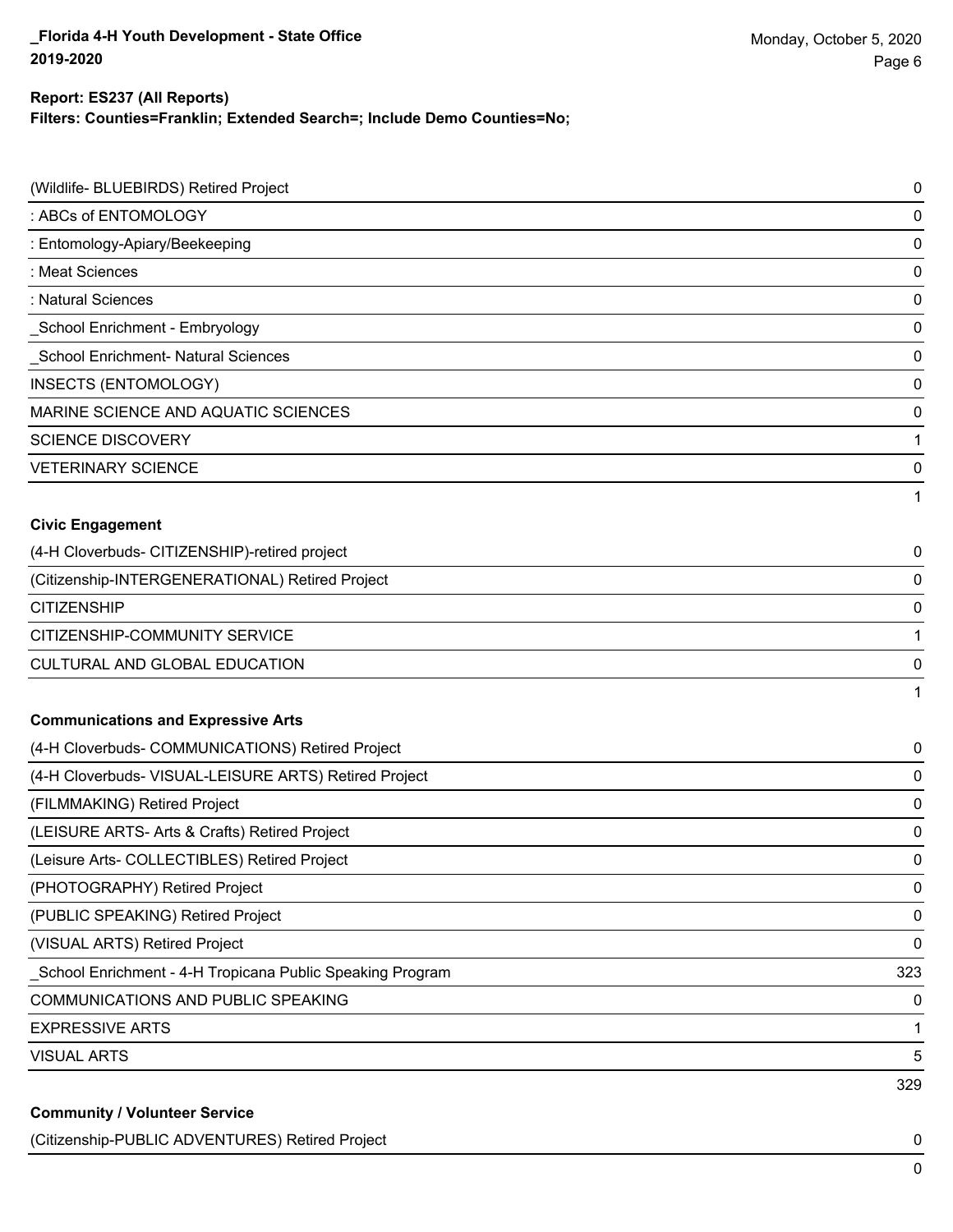**Filters: Counties=Franklin; Extended Search=; Include Demo Counties=No;**

| <b>Consumer and Family Science</b>                           |   |
|--------------------------------------------------------------|---|
| (4-H Cloverbuds- CLOTHING) Retired project                   | 0 |
| (CHILD DEVELOPMENT Babysitting) Retired Project              | 0 |
| (Clothing - SELECTION) Retired Project                       | 0 |
| (Clothing - SEWING) Retired Project                          | 0 |
| (Clothing-Sewing- QUILTING) Retired Project                  | 0 |
| (CONSUMER EDUCATION AND SHOPPING) Retired Project            | 0 |
| (Human Development - Talking with TJ) Retired Project        | 0 |
| (HUMAN DEVELOPMENT) Retired Project                          | 0 |
| (Human Development-CHOICES) Retired Project                  | 0 |
| (Money Management - FINANCIAL CHAMPIONS) Retired Project     | 0 |
| : Consumer Choices Event                                     | 0 |
| 4-H CLOVERBUDS                                               | 1 |
| Animal Science- ALL ABOUT ANIMALS                            | 0 |
| Animal Sciences- LIVESTOCK JUDGING                           | 0 |
| Animals-PETS/SMALL ANIMALS                                   | 0 |
| CHILD DEVELOPMENT & CHILD CARE                               | 0 |
| Citizenship-SERVICE LEARNING                                 | 0 |
| <b>CLOTHING &amp; SEWING</b>                                 | 0 |
| <b>Exploring Farm Animals</b>                                | 0 |
| Hog-n-Ham Project                                            | 0 |
| Marine Science                                               | 0 |
| <b>MONEY MANAGEMENT</b>                                      | 0 |
| Performing Arts-DANCE/MOVEMENT                               | 0 |
| Pet Pals                                                     | 0 |
| Plant Pals, K-3 (5-8 yrs)                                    | 0 |
| test                                                         | 0 |
| Wildlife - Birds                                             | 0 |
|                                                              | 1 |
| <b>Environmental Education / Earth Sciences</b>              |   |
| (4-H Cloverbuds- ENVIRONMENT-Earth Sciences) Retired Project | 0 |
| : Recycling                                                  | 0 |
| : Water Education                                            | 0 |
| School Enrichment - Project Learning Tree                    | 0 |
| School Enrichment- Environmental Sciences                    | 0 |
| <b>EARTH SCIENCES</b>                                        | 0 |
|                                                              |   |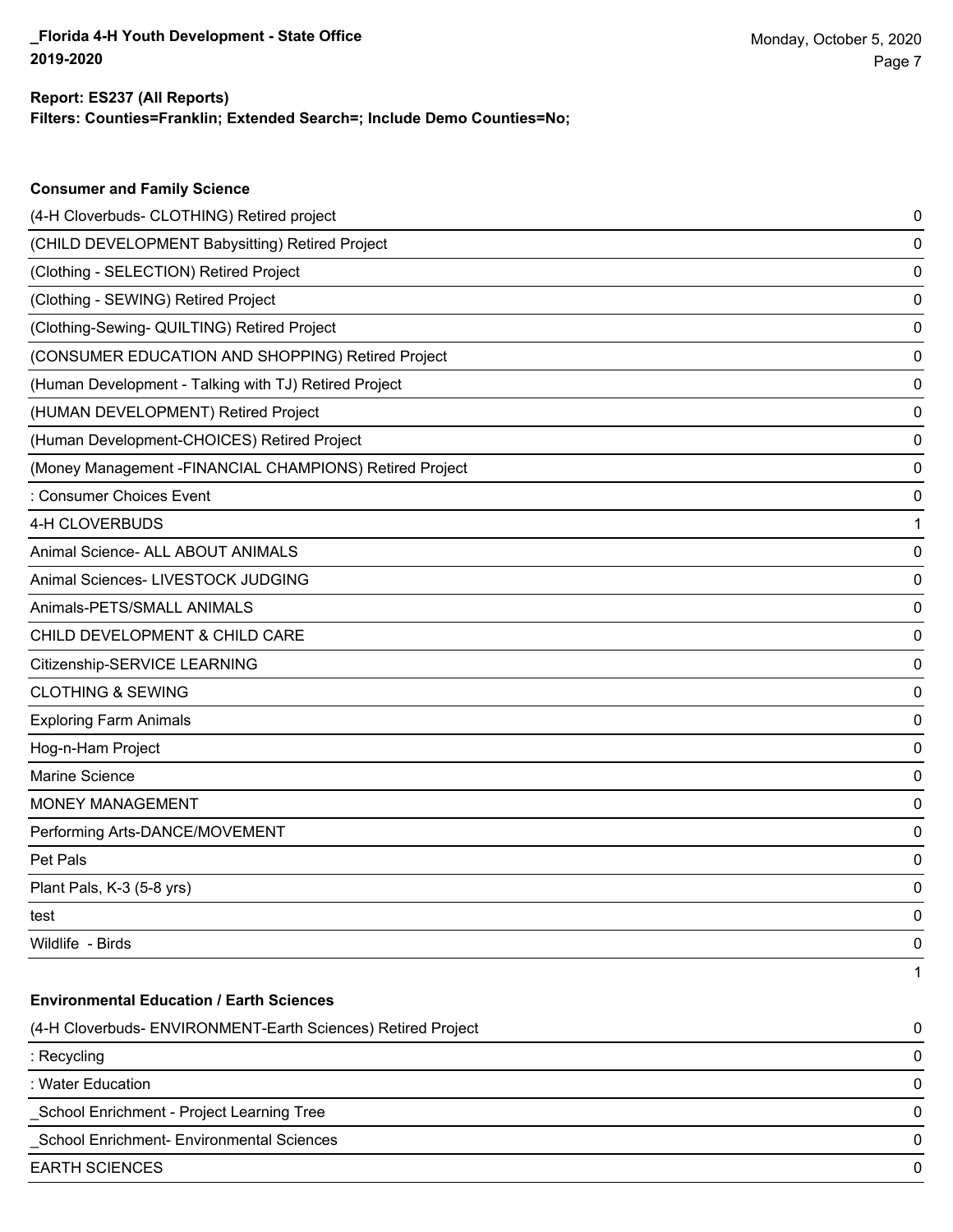**Filters: Counties=Franklin; Extended Search=; Include Demo Counties=No;**

| <b>ENERGY</b>                                         | $\mathbf 0$    |
|-------------------------------------------------------|----------------|
| <b>ENVIRONMENTAL SCIENCES</b>                         | 0              |
| <b>FORESTRY</b>                                       | 0              |
| <b>OUTDOOR EDUCATION</b>                              | 0              |
| SOIL AND WATER SCIENCES                               | 0              |
| <b>SPORTFISHING</b>                                   | 0              |
| <b>SS-SHOOTING SPORTS</b>                             | 1              |
| <b>SS-ARCHERY</b>                                     | $\overline{2}$ |
| SS-HUNTING 10y/o                                      | 0              |
| SS-MUZZLELOADING 12y/o                                | 0              |
| SS-RIFLE, AIR                                         | 0              |
| SS- RIFLE, SMALL BORE                                 | 0              |
| SS-SHOTGUN 10y/o                                      | 0              |
| <b>WILDLIFE &amp; HABITATS</b>                        | 0              |
|                                                       | 3              |
| <b>Foods and Nutrition</b>                            |                |
| (4-H Cloverbuds- FOODS & NUTRITION) Retired Project   | 0              |
| (Food - SPORTS NUTRITION) Retired Project             | 0              |
| (FOOD AND FOOD PRESERVATION SCIENCES) Retired Project | 0              |
| (FOOD PREP AND COOKING) Retired Project               | 0              |
| (Food Prep- BREADS & BREADMAKING) Retired Project     | 0              |
|                                                       |                |

(Food Prep- DAIRY FOODS) Retired Project 0

(Food Prep- MICROWAVE MAGIC) Retired Project 0

(Food Science- FOOD PRESERVATION) Retired Project 0 \_School Enrichment - Up for the Challenge 0

\_School Enrichment - YUM 0 \_School Enrichment - YUMMEE 0

\_School Enrichment- Nutrition 0

FOOD & NUTRITION 0

#### **Health**

| (Health-HEALTH ROCKS) Retired Project       |  |
|---------------------------------------------|--|
| (HEALTH: PHYSICAL ACTIVITY) Retired Project |  |
| : Healthy Living                            |  |
| PERSONAL WELL BEING                         |  |
|                                             |  |

0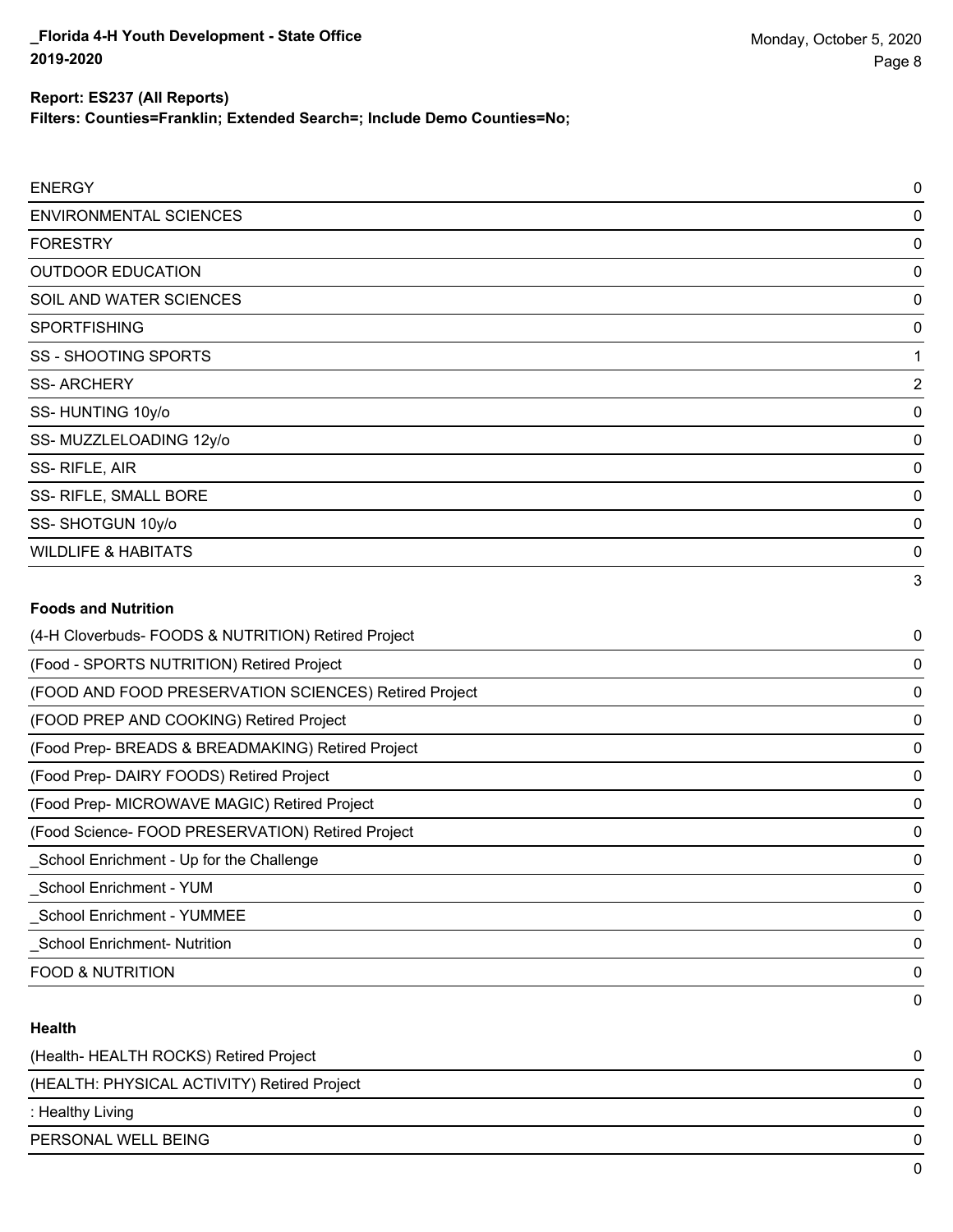**Filters: Counties=Franklin; Extended Search=; Include Demo Counties=No;**

| <b>Leadership and Personal Development</b>                 |          |
|------------------------------------------------------------|----------|
| (4-H Cloverbuds- LEADERSHIP) Retired Project               | 0        |
| (4-H Cloverbuds_DISCOVERY Projects) Retired Project        | 0        |
|                                                            |          |
| (Home Environment- CHANGING SPACES) Retired Project        | 0        |
| (Plant Sciences - Mowing for Money) Retired Project        | 0        |
| (Workforce Prep- CAREER DEVELOPMENT) Retired Project       | 0        |
| (Workforce Prep- ENTREPRENEURSHIP) Retired Project         | 0        |
| : Character Education                                      | 0        |
| : Personal Development                                     | 0        |
| <b>EXPLORING 4-H</b>                                       | 0        |
| <b>LEADERSHIP DEVELOPMENT</b>                              | 9        |
| <b>WORKPLACE PREPARATION</b>                               | 0        |
|                                                            | 9        |
| <b>Personal Safety</b>                                     |          |
| (Health and Safety- ATV SAFETY) Retired Project            | 0        |
| (Health- EMERGENCY PREPARDNESS) Retired Project            | 0        |
| <b>ATV SAFETY</b>                                          | 0        |
| <b>SAFETY</b>                                              | 0        |
|                                                            | 0        |
| <b>Physical Sciences</b>                                   |          |
| (ASTRONOMY) Retired Project                                | 0        |
| : Weather and Climate                                      | 0        |
| <b>AEROSPACE</b>                                           | 0        |
|                                                            | $\Omega$ |
| <b>Plant Science</b>                                       |          |
| (4-H Cloverbuds- PLANT SCIENCES-Gardening) Retired Project | 0        |

| (GROWING CITRUS) Retired Project                         | 0            |
|----------------------------------------------------------|--------------|
| (Plant Sciences-GARDENING) Retired Project               | $\Omega$     |
| (Plants - Gardening - FLOWERS) Retired Project           | $\Omega$     |
| (Plants - Gardening - VEGETABLES) Retired Project        | 0            |
| (Plants - Gardening-CONTAINER GARDENING) Retired Project | $\Omega$     |
| _School Enrichment- Gardening and Plants                 | <sup>0</sup> |
| <b>GARDENING AND PLANTS</b>                              | 0            |
| GARDENING AND PLANTS: JR MASTER GARDENER                 | <sup>0</sup> |
|                                                          | 0            |